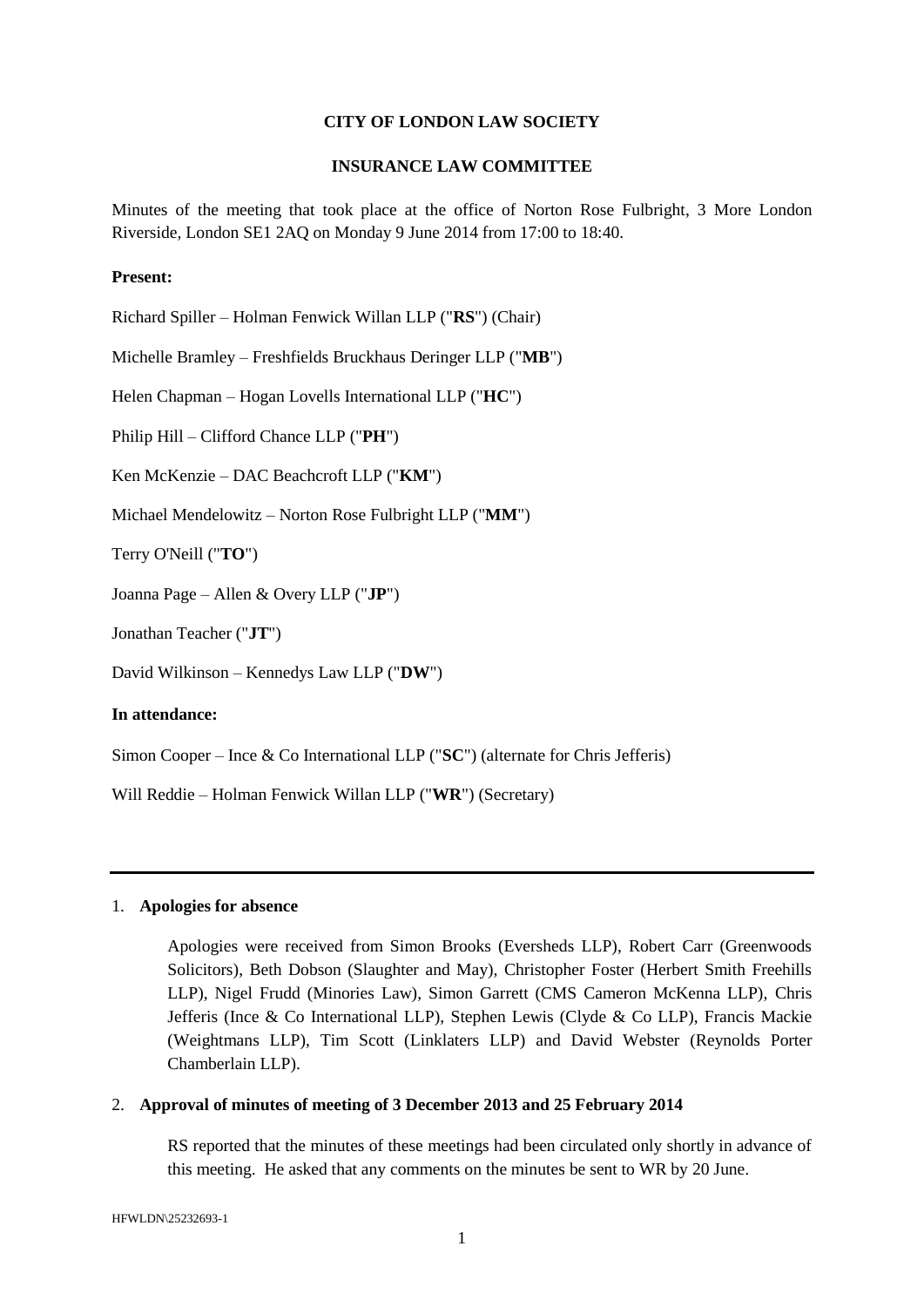## 3. **Continuing discussion topics**

# (a) Update on European Insurance Contract Law reform (JP)

- 3.1 JP stated that she had nothing to report on the project. She stated that the parties were expecting a consultation to be issued towards the end of the year. She believed that the European Commission was not currently in contact with any members of the Expert Group.
- 3.2 JP reported that she had also been asked to prepare a presentation on professional indemnity issues for the London Common Law & Commercial Bar Association.

## 4. **New issues for discussion**

# (a) Draft Insurance Contracts Bill (MM)

- 4.1 MM explained that the Bill had not yet been finalised but that several "unofficial" revised drafts had been prepared since the formal consultations in January and March. The most recent version was dated 21 May 2014, although it had not been made available to the general public. MM reported that David Hertzell ("**DH**") had said that the Bill was still in a state of flux, so it was likely that further revised versions would be prepared before the final version was published.
- 4.2 MM explained that the Bill needed to be sent to Parliament's Regulatory Policy Committee by September or October to ensure that there was sufficient time for it to progress through Parliament before the general election. MM explained that legislation that had not completed its passage through Parliament could not be carried over from one session of Parliament to another. If the Bill did not complete the Parliamentary process before the general election, it would not be "lost" but would have to be reintroduced at the first stage, assuming that there was support after the election for its reintroduction.
- 4.3 MM reported that DH had recently made two points on the Bill's approach:
	- (a) The Law Commissions had discussed with Parliamentary Counsel the possibility of simply amending the Marine Insurance Act 1906 (the "**MIA**") rather than introducing a new Act. Parliamentary Counsel had considered that it would not be advisable to amend the MIA, so the Law Commissions had decided to continue to pursue the Bill.
	- (b) DH had found that the views of the London insurance market were not the same on certain issues and therefore the Law Commissions had drafted the Bill with commercial insurance in mind, as this was considered to be the middle ground. Reinsurance and large, commercial risks were regarded as being at one end of the spectrum.

MM noted that, as the Committee was aware, there had been some disagreement over whether section 53 of the MIA should be repealed. RS explained that, although the draft Bill did not include an amendment of section 53, it might be possible to make such an amendment when the Third Parties (Rights against Insurers) Act 2010 was amended prior to being brought into force.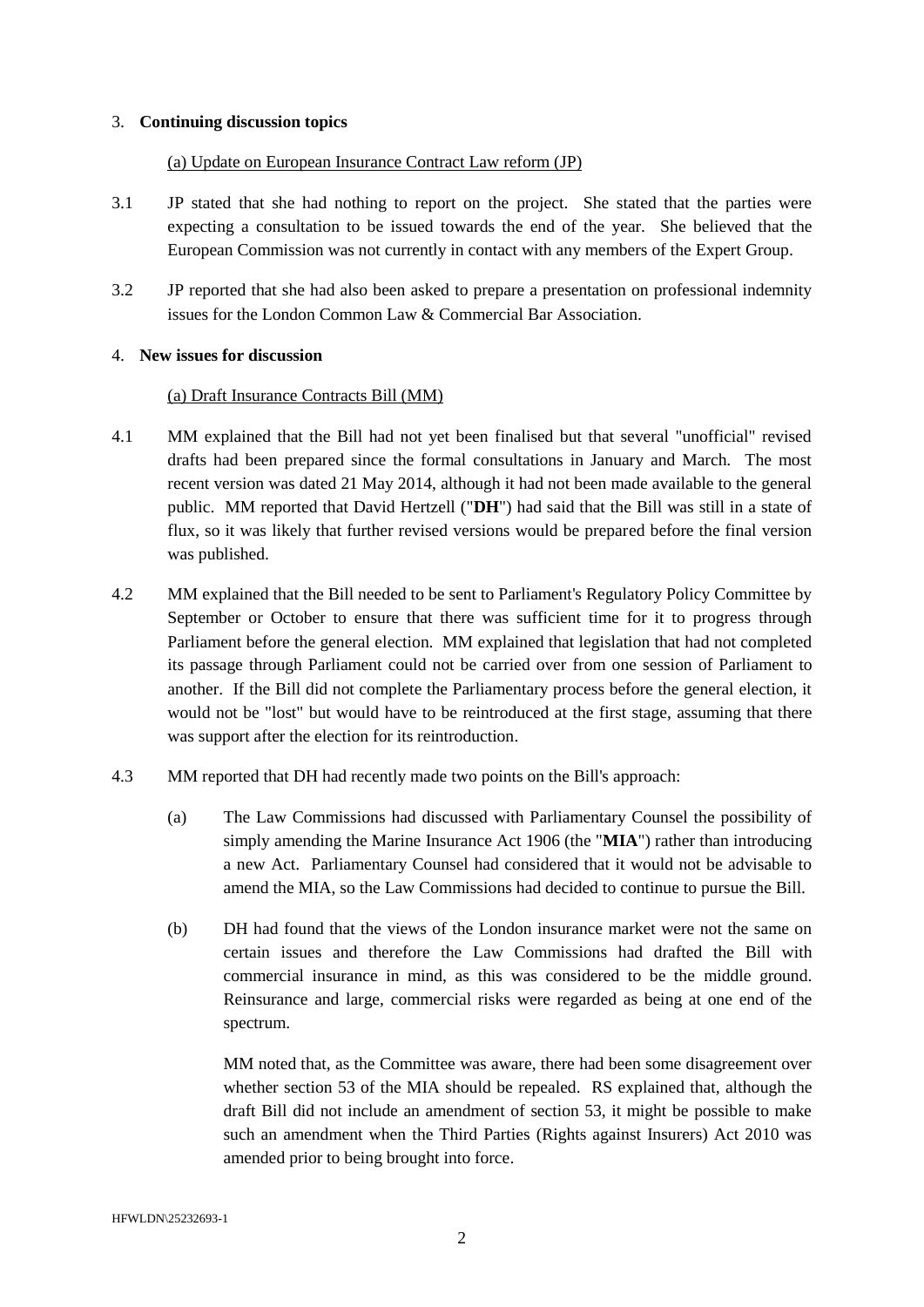MM explained that the Lloyd's Market Association (the "**LMA**") also had concerns over clause 11 of the draft Bill, which provided that a term (e.g. a warranty) which was aimed at reducing the risk of a particular kind of loss could not be relied upon by the insurer to limit its liability for loss of a different kind. MM stated that he could understand the market's concerns over this clause, as he could see why, as a point of principle, an insurer would want an insured to be held to his word.

- 4.4 MM explained that, in his role as a member of the BILA Committee, he had been involved in making representations to the Law Commissions on the draft Bill. MM explained that DH was due to attend the BILA Committee meeting on 10 June, at which the Committee would be discussing a draft letter to the Law Commissions. MM stated that BILA wanted to explore how much scope the Law Commissions had for considering any feedback that BILA provided, and believed that the Law Commissions were still quite receptive to receiving submissions.
- 4.5 RS updated the Committee on the meeting that the Committee's sub-committee had had on 10 April 2014 with DH to give feedback on the draft Bill. RS noted that the provisions regarding confidential information had been identified as problematic, as had the clauses on warranties relating to particular types of loss and damages for late payment.
- 4.6 MM stated that the 21 May 2014 version of the Bill took into account the outcomes of the Law Commissions' consultations, although he considered that there were still some drafting points that could be picked up.

# *Clause 6: knowledge*

- 4.7 MM stated that he had prepared a mixture of general points and specific drafting points for the draft letter to the Law Commissions. MM explained that one of the points concerned clause 6(3). By way of background, clause 6(3) had been designed to replace section 19 of the MIA regarding the duty of disclosure of an insured's agent. MM explained that clause 6(3) would be relevant to, for example, major brokers who held a lot of information about a variety of relevant topics and which they had obtained from several sources. The obvious question at the placing stage would be whether the broker had to disclose all of this information. Under the duty of disclosure in the draft Bill, the information would need to be disclosed, subject to clause 6(3).
- 4.8 TO considered that the only way to test the effect of clause 6(3) would be in open Court, which seemed unlikely to happen where confidential information was involved. TO also noted that the Bill did not define "confidential information". He considered that it would be hard to obtain judicial guidance on the definition, as again the point was unlikely to be brought in open Court.
- 4.9 RS referred to the film finance cases. He stated that it had been argued that, when risks were placed with the non-Lloyd's market, the brokers should have disclosed that risks were accepted by the Lloyd's market and then reversed out. TO considered that it would be hard to know whether this knowledge would constitute confidential information, given that the Bill did not contain a definition. RS suggested that, if the draft Bill were applied to the film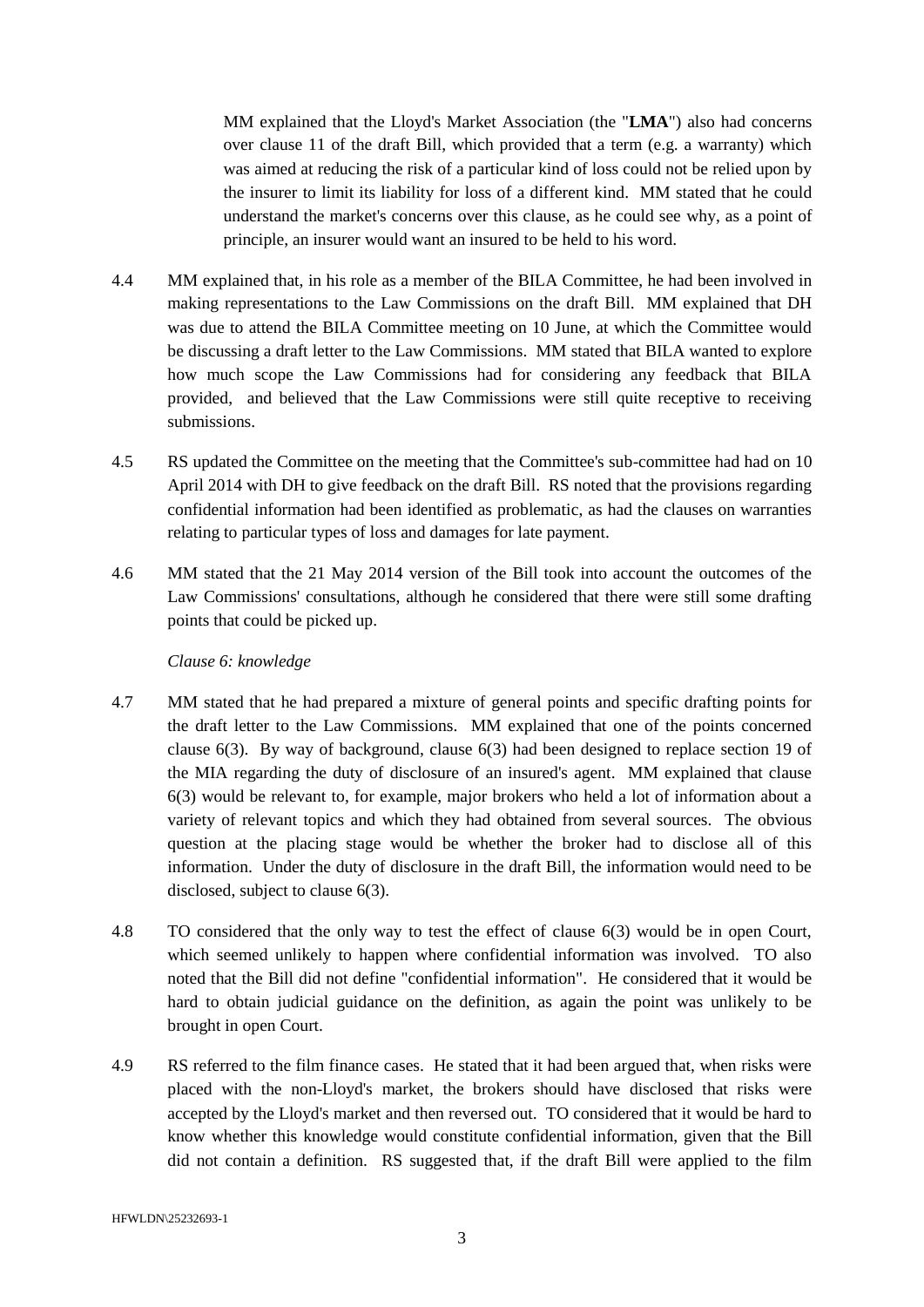finance cases, the broker would have had no duty to disclose its knowledge, but strangely the insurer would have had a duty to disclose information that it did not know.

- 4.10 TO noted that the draft Bill did not appear to give insurers the right to waive the duty to make a fair presentation. He noted that the only waiver was in clause 3(5)(e) and regarded a waiver of a particular circumstance. MM stated that clause 17 did allow the parties to contract out of the duty of fair presentation. TO agreed but stated that this was slightly different to a waiver.
- 4.11 RS stated that it was clear from speaking to DH that the knowledge provisions in the draft Bill were an issue and that, at the recent BILA colloquium, some of those present had voiced their disagreement with the tests and the remedies contained in the draft Bill. MM agreed and believed that parts of the market were of the view that the Bill would not work in practice. RS considered that the enacted legislation would have to be tested by the Courts, and case law would be needed to clarify its interpretation. DW observed that the meaning of clause 6(3) must be unclear if the Committee was arguing over it.
- 4.12 On the subject of the knowledge provisions, JT asked whether there had been any major discussion on clause 6(2) ("blind eye" knowledge). MM replied that the Law Commissions' third consultation had asked whether "blind eye" knowledge should be included, and that the responses had supported its inclusion in the draft Bill.
- 4.13 TO wondered whether, if the market considered that the law was unclear, insurers would simply seek to exclude the provisions of the Act once it was enacted. TO considered that insurers could insert a clause into their policies stating that the contract was governed by the law as at, for example, 1 January 2014. PH noted that, in accordance with Part 5 of the Bill, insurers would need to make it clear that the provisions of the Act did not apply.

# *Other clauses*

- 4.14 TO considered that the draft Bill seemed to have forgotten brokers. He said that it was very hard to work out which individuals were being referred to in some places. He explained that the position was clear under the case law on section 19 of the MIA but that the draft Bill seemed to have confused the position.
- 4.15 TO also questioned whether the Bill applied to reinsurance. MM believed that the Bill was intended to cover all insurance and reinsurance except consumer insurance (other than where provided).
- 4.16 JT wondered whether the enacted legislation would apply only to contracts or variations that were entered into after the Act came into force. MM confirmed that this was correct, and was dealt with by clause 20 of the Bill.

# *Timing and next steps*

4.17 DW asked about the Parliamentary procedure and any timing considerations. MM said that the Bill would be examined by a special committee in the House of Lords. RS explained that the draftsman of the Consumer Insurance (Disclosure and Representations) Act had temporarily come out of retirement to work on the Bill and that he was only available to DH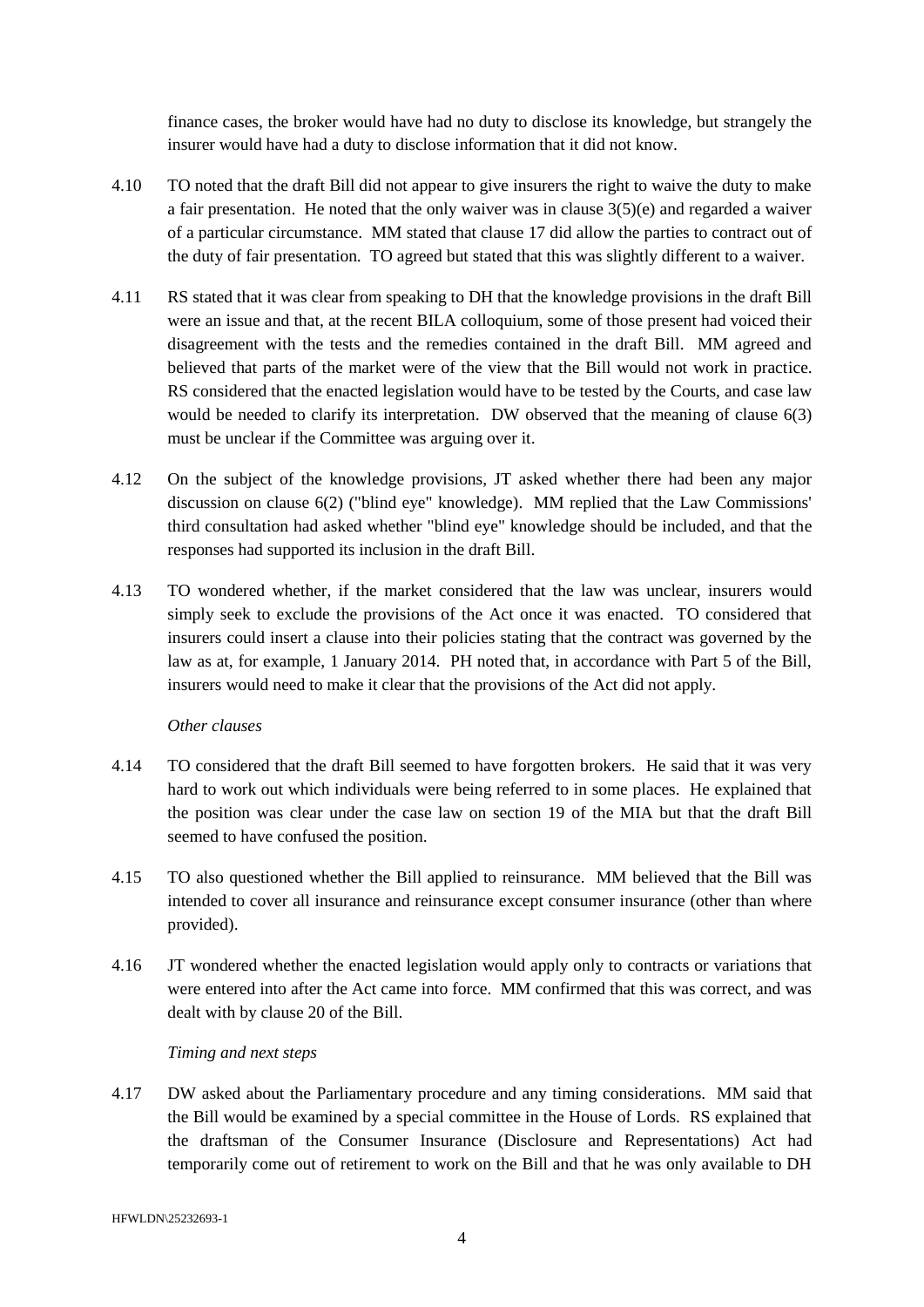for a short period of time. RS also noted that DH's term of office was due to end this year. MM was unsure whether these factors would be an issue, as the Bill was due to be introduced into Parliament before the end of summer.

- 4.18 RS also identified a potential problem that could be caused as a result of a change in the Minister responsible for the draft Bill, as there was a risk that the new Financial Secretary to the Treasury would not be as supportive of the Bill as the previous Minister had been.
- 4.19 KM asked whether the Committee knew what changes would be made to the draft Bill before it was finalised. MM's view was that the Committee should "watch this space", as it was hard to know how the draft Bill might change.
- 4.20 RS stated that there was little value in the Committee duplicating BILA's work. He therefore suggested that MM seek BILA's consent to the letter being made available to the Committee, after which the Committee's sub-committee should review the letter and note any areas of agreement/disagreement. MM agreed to seek BILA's consent to the letter being made available to the Committee, and said that he would update the Committee after the BILA meeting.
- 4.21 RS considered that, in summary, the Committee's view was that some of the drafting in the draft Bill could be improved – particularly the provisions regarding knowledge – but that the Committee did not disagree with the general principles. RS noted that the LMA seemed to have raised issues of principle and, at the BILA colloquium, had suggested that the enacted legislation would give rise to significant uncertainty and litigation. The Committee noted that the draft Bill did not provide for punitive damages to be paid by insurers where there was an unreasonable delay in paying claims, so the Law Commissions could have put insurers in a worse position.

# 5. **Monitoring of sector developments**

## (a) PRA consultation (CP9/14) on subordinated guarantees

- 5.1 MM explained that the PRA had held a market briefing on the consultation. Chris Finney of Edwards Wildman Palmer LLP had attended and produced a note [available at: [http://www.edwardswildman.com/A-PRA-Roundtable-Discussion-for-Insurance-Sector-](http://www.edwardswildman.com/A-PRA-Roundtable-Discussion-for-Insurance-Sector-Trade-Bodies-06-02-2014/)[Trade-Bodies-06-02-2014/\]](http://www.edwardswildman.com/A-PRA-Roundtable-Discussion-for-Insurance-Sector-Trade-Bodies-06-02-2014/).
- 5.2 RS asked for a volunteer to prepare a response to the consultation on behalf of the Committee. JT agreed that he would look at the consultation in more detail and prepare a draft response by the end of June, or earlier if possible.

# (b) FCA report on its thematic review of the management of conflicts of interest by intermediaries

5.3 It was agreed that there was little that the Committee could contribute at this stage, but that the FCA's action in this area should be monitored. It was agreed that the item should be included in September's agenda if appropriate.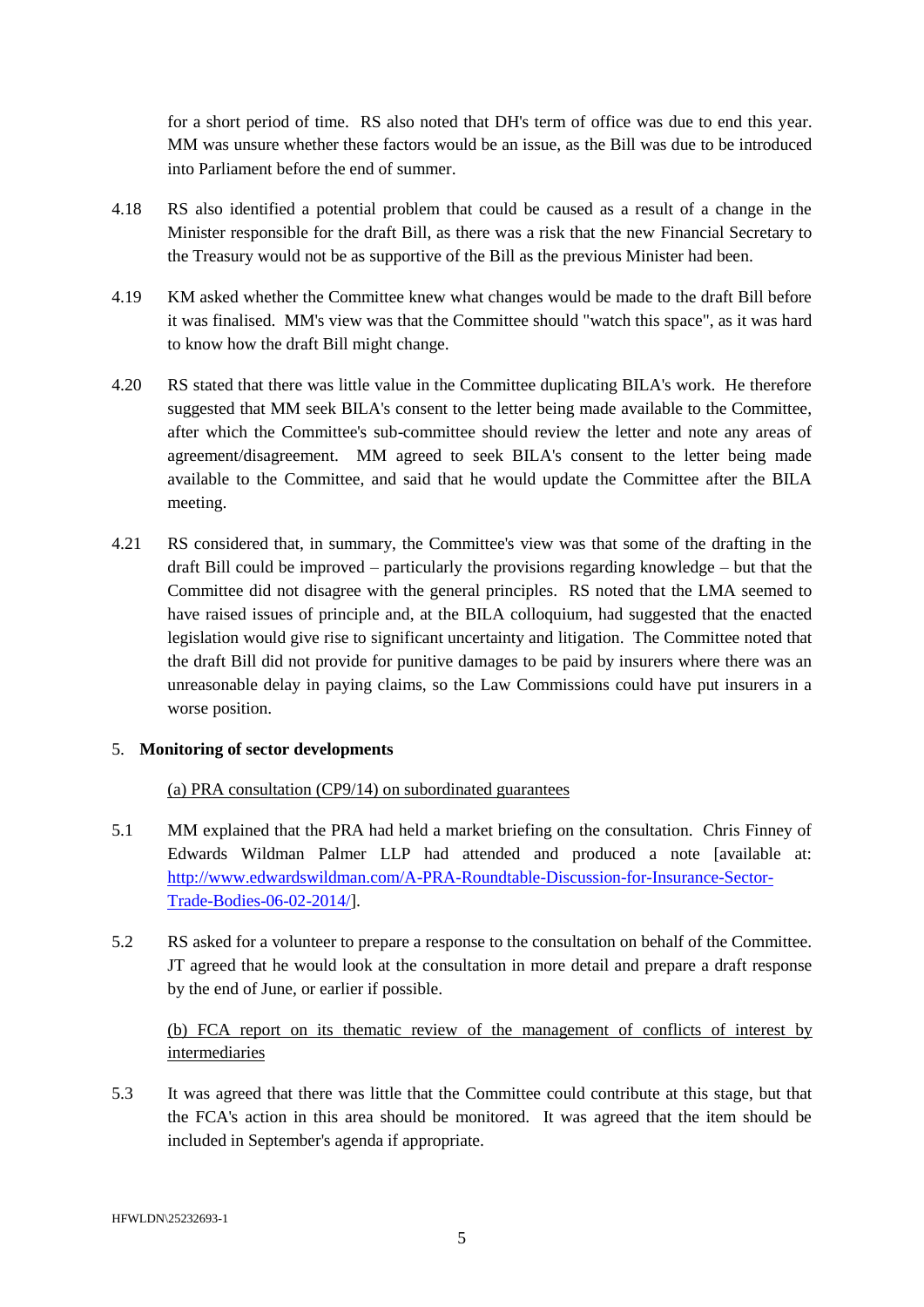(c) FCA report on its thematic review of household and travel insurance claims handling

5.4 The Committee had no comments on this report.

(d) The coming into force of the Omnibus II Directive on 23 May 2014

5.5 The Committee noted this development.

(e) PRA supervisory statements on its approach to schemes of arrangement (SS3/14) and capital extractions by general insurance run-off firms (SS4/14)

5.6 RS stated that the final supervisory statements were not significantly different to those that the PRA had consulted on in Autumn 2013. He considered that the PRA still intended to take a "one-size fits all" approach. It was not expected that the PRA would oppose every scheme of arrangement, but MM did consider that it would be interesting to see the PRA's reaction to the next scheme that was proposed. RS noted that clients had delayed their schemes while the PRA was deliberating over its approach, and that some had considered carrying out Part VII transfers as an alternative.

(f) *San Evans Maritime Inc v Aigaion Insurance Co SA [2014] EWHC 163 (Comm)*

5.7 DW noted that he did not consider the judgment in this case to be particularly unusual.

(g) FCA policy statement (PS14/5) and PRA supervisory statement (SS1/14) on mutuality and with-profits funds

5.8 The Committee had no comments on these statements.

(h) FCA report on its market study into general insurance add-on products

5.9 The Committee had no comments on this report.

(i) *Figurasin and another v Central Capital Ltd and another [2014] EWCA Civ 504*

5.10 The Committee had no comments on this case.

## 6. **Any other business**

## (a) Date of, and venue for, September's meeting

- 6.1 RS said that the next Committee meeting was due to take place on Tuesday 2 September at HFW but that he would be away that week and the week after. He was happy for another member to host and chair the meeting, and suggested switching September and December's meetings round, with DW hosting and chairing September's meeting.
- 6.2 RS agreed to circulate some potential dates for the meeting. It was agreed that the weeks beginning 1 September and 15 September would not be considered, as people would be returning to work after the summer holiday and in Monte Carlo for the Rendez-vous respectively.